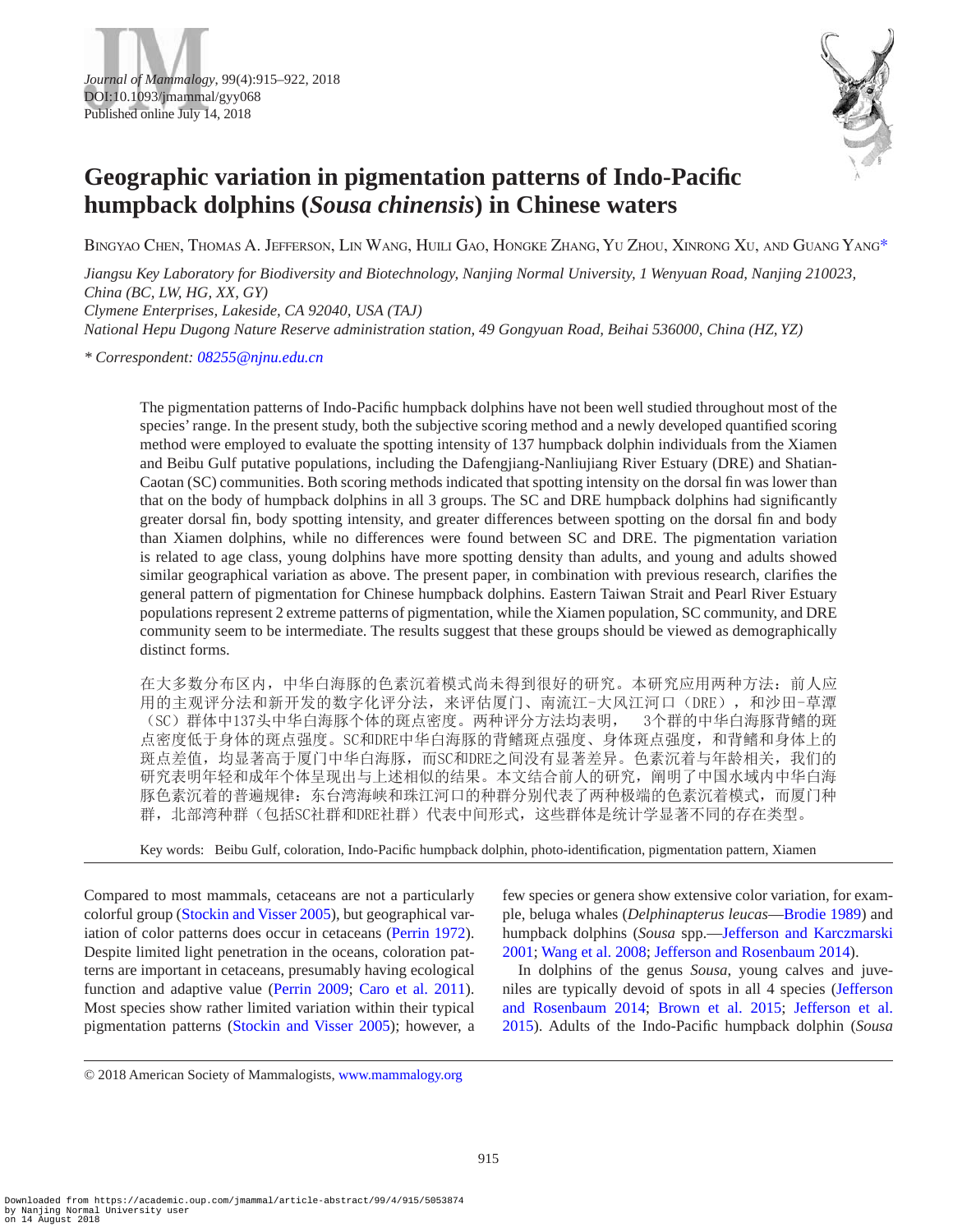*chinensis*, hereafter humpback dolphin) have much more extensive white coloration on the body than the other 3 species of *Sousa* [\(Jefferson and Rosenbaum 2014](#page-7-7); [Jefferson et](#page-7-9) al. 2015). The base pigmentation of adult humpback dolphins is white, although they often have small dark spots on the body or dorsal fin [\(Jefferson and Karczmarski 2001;](#page-7-5) [Wang et](#page-7-6) al. 2008).

Within 8 putative Chinese humpback dolphin populations (distributed from east to west: Ningde—Chen et [al. 2012](#page-7-10); Eastern Taiwan Strait [ETS][—Wang et](#page-7-11) al. 2004, [2007](#page-7-12); Xiamen[—Liu](#page-7-13) [and Huang 2000;](#page-7-13) Chen et [al. 2008](#page-7-14), [2011](#page-7-15); Chou et [al. 2013](#page-7-16); Shantou—[Wu 2010;](#page-7-17) Pearl River Estuary [PRE] including Hong Kong—[Jefferson 2000](#page-7-18); [Hung 2008;](#page-7-19) Zhanjiang—Xu et [al. 2012](#page-7-20), [2015;](#page-7-21) Sanya[—Dong et](#page-7-22) al. 2017; and the northern Beibu Gulf including Dafengjiang-Nanliujiang River Estuary [DRE] and Shatian-Caotan [SC] groups—Chen et [al. 2009](#page-7-23), [2016;](#page-7-24) [Fig.](#page-1-0) 1), 3 populations were sampled to investigate pigmentation patterns ([Wang et](#page-7-6) al. 2008). The results indicated that dorsal fins of ETS humpback dolphins were more spotted when compared to those of Xiamen and PRE populations [\(Wang et](#page-7-6) al. 2008), and this formed part of the evidence defining the ETS population as a new subspecies of Indo-Pacific humpback dolphin (*S*. *c*. *taiwanensis*—Wang et [al. 2015\)](#page-7-25). For other populations, however, the pigmentation patterns have not been extensively researched and remained largely undocumented.

In this paper, we selected the Xiamen population, which could be compared with a previous study, and the westernmost, most distant groups from Xiamen (SC and DRE) for determining geographic variation. We used the same method as Wang et [al. \(2008\)](#page-7-6) to subjectively score pigmentation of identified humpback dolphins. In addition, a quantitative method was developed to evaluate the spotting on the dorsal fin and the body of humpback dolphins. This paper provides updated information on the geographic variation of pigmentation patterns within Chinese waters.

### **Materials and Methods**

The Xiamen, DRE, and SC Indo-Pacific humpback dolphins were photographed in the wild. The research team had a special permit from Animal Research Ethics Committee of Nanjing Normal University. During encounters with dolphins, efforts were made to photograph all members of the group of dolphins seen during a sighting and to avoid disturbance. If dolphins displayed boat avoidance behavior, such as deep dives, long down times, changes in direction, or fleeing and fast swimming, encounters were ended.

The DRE humpback dolphins and SC dolphins possibly belong to the same population inhabiting the northern Beibu Gulf during our research. Because the photographic comparison found no matches of individuals between DRE and SC, they were considered as separate communities in this paper. Their data were therefore analyzed separately. In total, photographs of 137 individual dolphins were selected for comparison: Xiamen (*n* = 36), SC (*n* = 23), and DRE (*n* = 78).

Spotting was scored by 2 methods: 1) a subjective scoring method developed by Wang et [al. \(2008,](#page-7-6) [2015](#page-7-25)), and 2) a quantified scoring method developed by us. For the subjective scoring method, the density of spotting on the dorsal fin and on the body below the dorsal fin was scored on a scale from 1 to 4 ([Wang](#page-7-6)  et [al. 2008;](#page-7-6) see examples in [Fig.](#page-2-0) 2, left). The photographs were scored independently by 6 scorers. Four scorers were cetacean researchers (each familiar with this species), and 2 were researchers with no experience with humpback dolphins.



<span id="page-1-0"></span>**Fig. 1.**—The distribution of putative Indo-Pacific humpback dolphin (*Sousa chinensis*) "populations" in China. ETS = Eastern Taiwan Strait population; PRE = Pearl River Estuary population; SC = Shatian-Caotan community; DRE = Dafengjiang-Nanliujiang River Estuary community.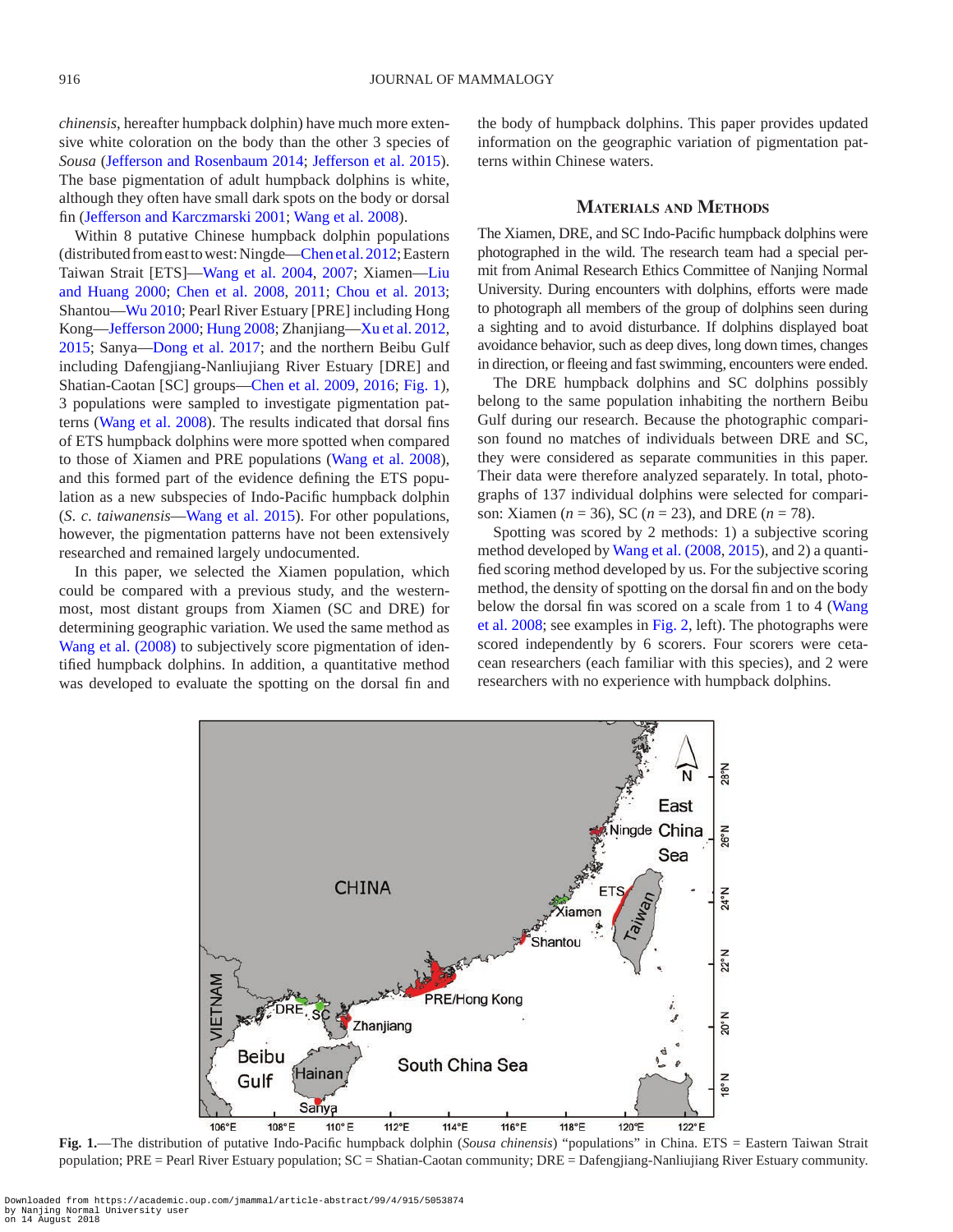The subjective scoring method resulted in integer score data, which possibly produced experience-related and subjective biases. Therefore, we developed a new quantified scoring method, which is more objective. The threshold method was applied to digitize the photographs of dolphins into white background and black spots ([Fig.](#page-2-0) 2, right). Then, the percentages of black spots on the dorsal fin and on the body were calculated using Image-Pro Plus 6.0 ([Ahern 1998](#page-7-26)). The differences of body-to-dorsal fin spotting (body score minus dorsal fin score) were also calculated.

The differences of spotting scores of humpback dolphins from different groups were tested. One-way analyses of variance (ANOVAs) and multiple pairwise *t*-tests were used to test between populations (Xiamen, DRE, and SC), based on the scores of dorsal fin, body, and the difference of body-todorsal fin. A 1-sample *t*-test was conducted comparing the pigmentation scores of Xiamen, DRE, or SC with the mean scores of ETS or PRE from data in Wang et [al. \(2008](#page-7-6); [Table](#page-2-1) 1). All the tests were performed with a 0.05 significance level, using IBM SPSS Statistics version 19 ([Gray and Kinnear 2012\)](#page-7-27). For the subjective score scatterplot, the data (subjective body and

dorsal fin score) for ETS and PRE were preliminarily estimated from figure 2 of Wang et [al. \(2015\).](#page-7-25)

To explore the influence of age class and consider sample size, we re-classified all dolphins into 2 main age classes (young: mottled and speckled, adult: spotted and unspotted). Then, we compared differences in their pigmentation pattern.

#### **Results**

Based on the subjective scoring method, the mean intensity of spotting on dorsal fins of all 3 groups was less than that on the bodies ([Table](#page-2-1) 1), i.e., Xiamen (2.03 versus 2.74), SC (2.97 versus 3.34), and DRE (2.76 versus 3.16). The mean difference of body-to-dorsal fin of Indo-Pacific humpback dolphins of the 3 populations varied from 0.37 to 1.40, but was mostly  $< 1.0$ [\(Fig.](#page-3-0) 3). Xiamen had significantly less spotting intensity on the dorsal fin and body than SC, and had significantly less spot intensity on the dorsal fin and greater score difference of bodyto-dorsal fin ([Tables](#page-2-1) 1 and [2\)](#page-4-0). The frequency distribution of different spotting intensity of the dorsal fin of Xiamen humpback dolphins was significantly different from that of SC or DRE groups, whereas the frequency distributions for the body and



<span id="page-2-0"></span>**Fig. 2.**—The reference for subjective scoring (left) and quantified scoring methods (right) of spotting on the dorsal fins and bodies of Indo-Pacific humpback dolphins (*Sousa chinensis*). In subjective scoring, Score 1 = little to no spotting; Score 2 = light spotting; Score 3 = moderate spotting; Score  $4$  = heavy spotting. Photos by B. Chen and X. Xu.

<span id="page-2-1"></span>

| Table 1.—Mean subjective scores of spotting intensity of Indo-Pacific humpback dolphins (Sousa chinensis) in Chinese waters. ETS = Eastern |
|--------------------------------------------------------------------------------------------------------------------------------------------|
| Taiwan Strait; PRE = Pearl River Estuary; SC = Shatian-Caotan; DRE = Dafengjiang-Nanliujiang River Estuary.                                |

| Population | n               | Body score<br>$(\text{mean} \pm SE)$ | Dorsal fin score<br>$mean \pm SE$ | Difference of body-to-dorsal<br>fin scores (mean $\pm$ <i>SE</i> ) | Reference          |  |
|------------|-----------------|--------------------------------------|-----------------------------------|--------------------------------------------------------------------|--------------------|--|
| <b>ETS</b> | 31              | $2.92 \pm 0.13$                      | $3.3 \pm 0.13$                    | $-0.38 \pm 0.08$                                                   | Wang et al. (2008) |  |
| Xiamen     | 10              | $2.6 + 0.37$                         | $1.53 \pm 0.14$                   | $1.07 + 0.24$                                                      | Wang et al. (2008) |  |
| Xiamen     | 36 <sup>a</sup> | $2.74 + 0.15$                        | $2.03 \pm 0.14$                   | $0.72 \pm 0.09$                                                    | This study         |  |
| PRE        | 186             | $2.66 \pm 0.07$                      | $1.43 \pm 0.04$                   | $1.23 \pm 0.05$                                                    | Wang et al. (2008) |  |
| <b>SC</b>  | 23              | $3.34 \pm 0.14$                      | $2.97 \pm 0.19$                   | $0.37 \pm 0.11$                                                    | This study         |  |
| <b>DRE</b> | 78              | $3.16 \pm 0.10$                      | $2.76 \pm 0.11$                   | $0.40 \pm 0.06$                                                    | This study         |  |

<sup>a</sup>l adult (a black patch in the left front body) was the same individual used in Wang et [al. \(2008\)](#page-7-6).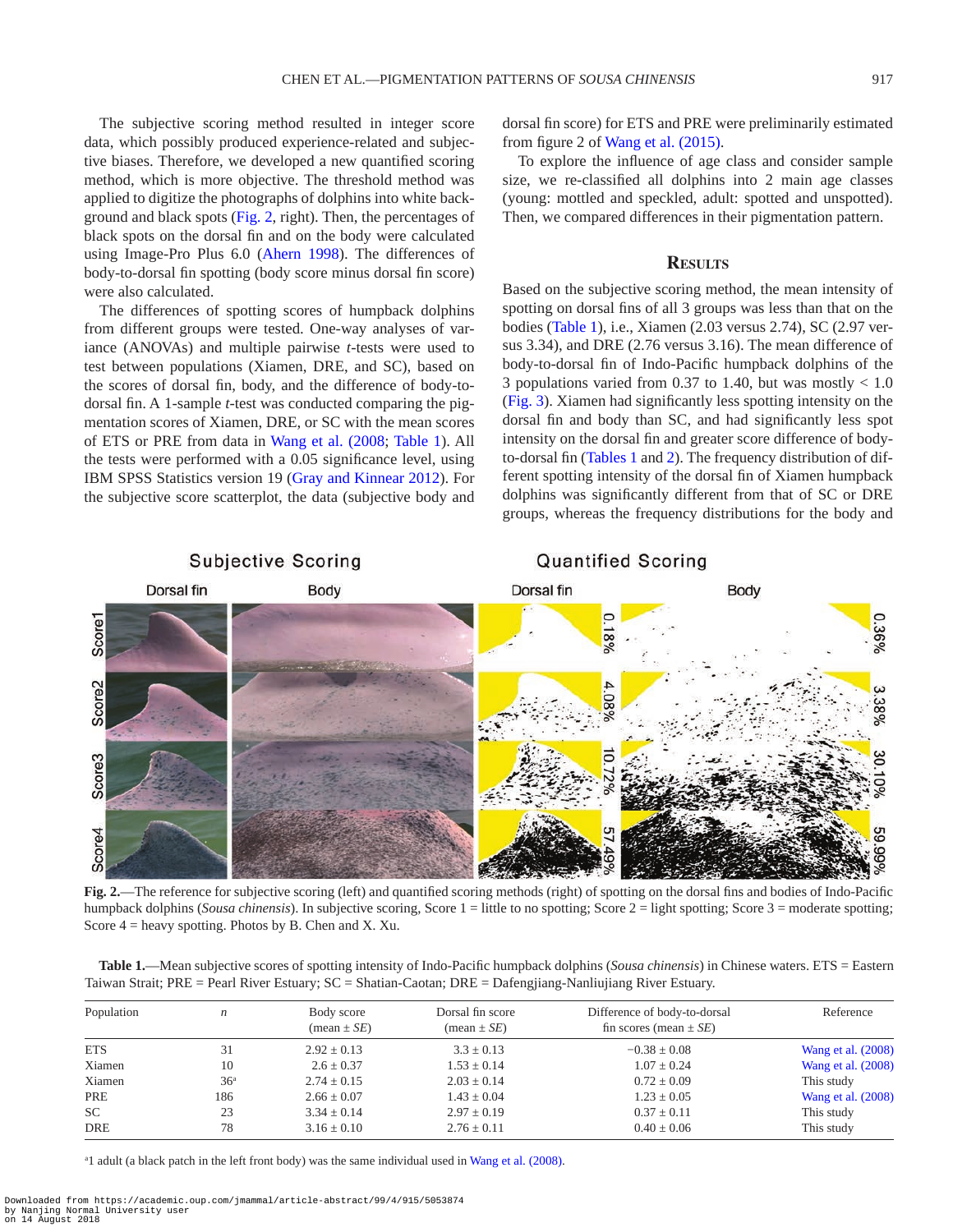Subjective scores **Quantified scores**  $0.8$  $0.4$ **□**Xiamen **□**Xiamen  $\blacksquare$ sc  $0.7$  $\blacksquare$ sc ODRE Percent of frequency  $0.6$ **ODRE**  $0.3$  $0.5$  $0.4$  $0.2$  $0.3$  $0.2$  $0.1$  $0.1$  $\overline{0}$  $\overline{0}$  $1.0 - 1.3$  $1.4 - 1.7$  $3.0 - 3.3$  $3.4 - 3.7$ 15%-30%  $1.8 - 2.1$  $2.2 - 2.5$  $2.6 - 2.9$  $3.8 - 4.1$  $0% - 15%$ 30%-45% 45%-60% 60%-75% 75%-90% 90%-105% Dorsal fin Dorsal fin  $0.5$ **□**Xiamen **□**Xiamen  $0.5$  $\blacksquare$ sc  $\blacksquare$ sc Percent of frequency<br>
Percent of frequency<br>
o<br>  $\therefore$ <br>  $\therefore$ ODRE ODRE  $0.4$  $0.3$  $0.2$  $0.1$  $\mathbf{0}$ 15%-30% 60%-75% 90%-105%  $3.0 - 3.3$ 30%-45% 75%-90%  $1.0 - 1.3$  $0% - 15%$ 45%-60%  $2.2 - 2.5$  $2.6 - 2.9$  $3.8 - 4.1$  $1.4 - 1.7$  $1.8 - 2.1$  $3.4 - 3.7$ Body Body  $0.5$  $0.8$ **□**Xiamen **□**Xiamen  $\blacksquare$ sc  $\blacksquare$ sc  $0.7$ Percent of frequency<br>
o <br>  $\therefore$ <br>
o <br>  $\therefore$ <br>  $\therefore$ <br>  $\therefore$ <br>  $\therefore$ **ODRE** ODRE  $2.1 - 2.5$  $0 - 0.5$  $1.6 - 2$  $-1 - 0.6$  $0.6 - 1$  $1.1 - 1.5$ 

<span id="page-3-0"></span>**Fig. 3.**—The frequency distributions of subjective scores (left) and quantified scores (right) of spotting intensity of the dorsal fin (top), body (middle), and body-to-dorsal fin comparison (bottom) of Indo-Pacific humpback dolphins (*Sousa chinensis*). SC = Shatian-Caotan population; DRE = Dafengjiang-Nanliujiang River Estuary population.

body-to-dorsal fin difference ([Fig.](#page-3-0) 3, left) among the 3 groups were similar.

Based on the quantified scoring method, the mean intensity of spotting on dorsal fins of all 3 groups was less than that on the bodies [\(Table](#page-2-1) 1), which is the same pattern detected by the subjective scoring results. The mean spotting percentage on the dorsal fins and on the bodies of humpback dolphins was greatest in DRE and was lowest in Xiamen [\(Table](#page-4-1) 3). The difference of body-to-dorsal fin was the lowest in Xiamen and the highest in SC. The frequency distributions of spotting intensity of the dorsal fin and difference of body-to-dorsal fin were similar among the 3 groups, whereas it was different in spotting of the body [\(Fig.](#page-3-0) 3, right). When comparing the pigmentation percentage of the 3 dolphin groups, the SC and DRE humpback dolphins had

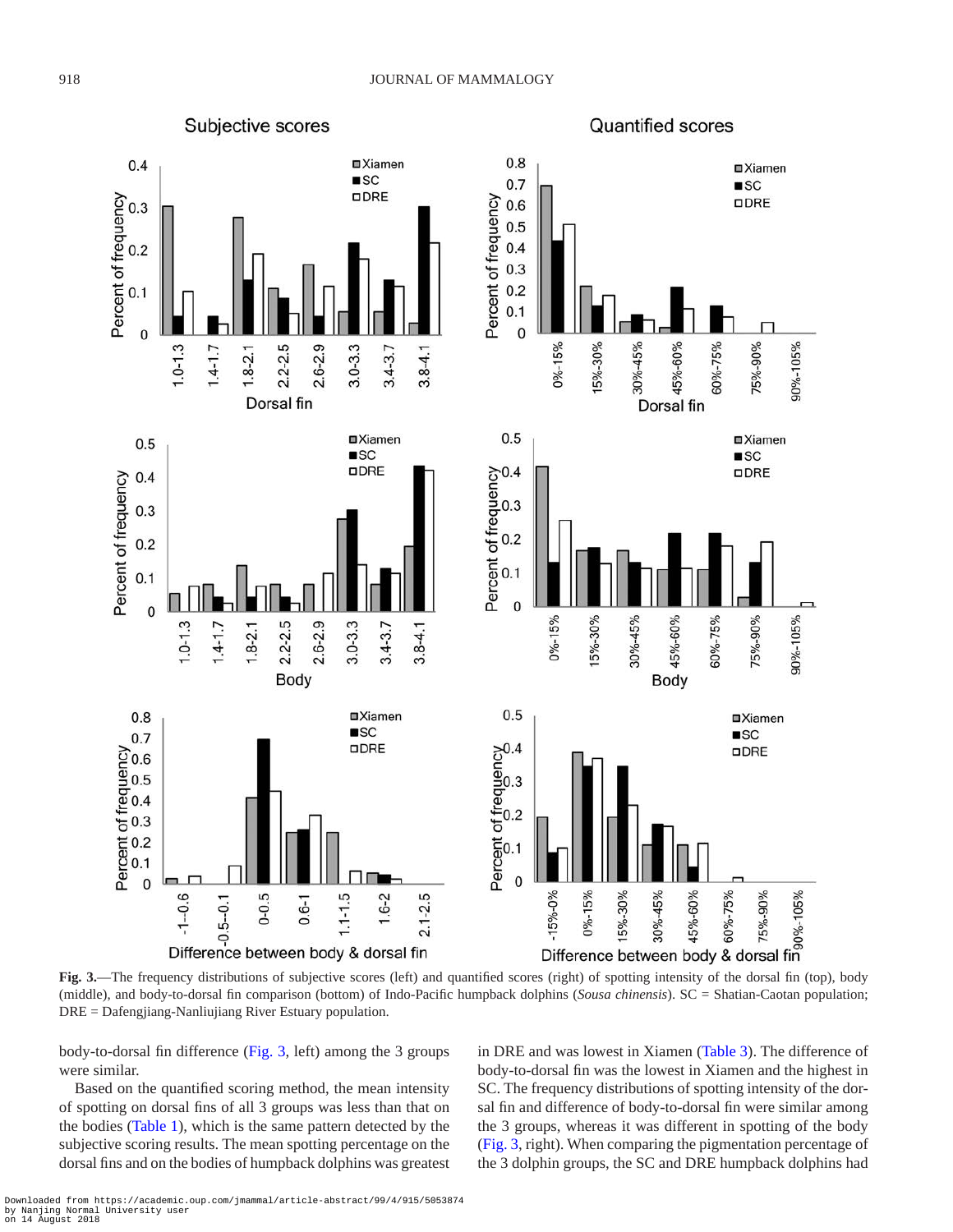<span id="page-4-0"></span>**Table 2.**—Matrix of significant test results of the subjective scoring of spotting intensity of Indo-Pacific humpback dolphins (*Sousa chinensis*) from 5 putative populations in Chinese waters. Data above (right) and below (left) of the diagonal are associated *P*-values and the difference between both tested populations, respectively. ETS = Eastern Taiwan Strait; PRE = Pearl River Estuary; SC = Shatian-Caotan; DRE = Dafengjiang-Nanliujiang River Estuary.

|            |            | <b>ETS</b>        | PRE                    | Xiamen   | <b>SC</b>   | <b>DRE</b> |
|------------|------------|-------------------|------------------------|----------|-------------|------------|
| <b>ETS</b> | Body       |                   |                        |          | < 0.05      |            |
|            | Dorsal fin |                   | $< 0.001^{\rm a}$      | < 0.001  |             | < 0.05     |
|            | Difference |                   | $< 0.001$ <sup>a</sup> | < 0.001  | ${}< 0.001$ | < 0.001    |
| PRE        | Body       |                   |                        |          | ${}< 0.001$ | < 0.05     |
|            | Dorsal fin | 1.77 <sup>a</sup> |                        | < 0.05   | ${}< 0.001$ | < 0.001    |
|            | Difference | $1.45^{\circ}$    |                        | < 0.001  | ${}< 0.001$ | < 0.001    |
| Xiamen     | Body       |                   |                        |          | < 0.05      |            |
|            | Dorsal fin | $-1.387$          | 0.598                  |          | < 0.05      | < 0.05     |
|            | Difference | 1.145             | $-0.513$               |          |             | < 0.05     |
| SC         | Body       | 0.419             | 0.679                  | 0.595    |             |            |
|            | Dorsal fin |                   | 1.535                  | 0.937    |             |            |
|            | Difference | 0.754             | $-0.856$               |          |             |            |
| <b>DRE</b> | Body       |                   | 0.504                  |          |             |            |
|            | Dorsal fin | $-0.396$          | 1.332                  | 0.734    |             |            |
|            | Difference | 0.658             | $-0.827$               | $-0.314$ |             |            |

a Data from Wang et [al. \(2008\).](#page-7-6)

<span id="page-4-1"></span>**Table 3.**—The quantified scores of spotting intensity of Indo-Pacific humpback dolphins (*Sousa chinensis*) in Chinese waters. SC = Shatian-Caotan; DRE = Dafengjiang-Nanliujiang River Estuary. Superscript letters in the same row (a, b) identify significant pairwise differences.

|                                             |      | Xiamen ( $n = 36$ ) | SC $(n = 23)$      | DRE $(n = 78)$     |
|---------------------------------------------|------|---------------------|--------------------|--------------------|
| Body score $(\% )$                          | Mean | $26.58^{a,b}$       | 46.83 <sup>a</sup> | 43.86 <sup>b</sup> |
|                                             | Low  | 0.28                | 0.37               | 0.08               |
|                                             | High | 75.55               | 86.87              | 91.13              |
| Dorsal fin score $(\%)$                     | Mean | $11.22^{a,b}$       | $29.66^{\circ}$    | 24.56 <sup>b</sup> |
|                                             | Low  | 0.74                |                    | $\Omega$           |
|                                             | High | 47.87               | 74.74              | 84.54              |
| Difference of body-to-dorsal fin scores (%) | Mean | 15.35               | 17.17              | 20.96              |
|                                             | Low  | $-5.1$              | $-6.98$            | $-5.58$            |
|                                             | High | 55.14               | 56.36              | 84.39              |

<span id="page-4-2"></span>**Table 4.**—The subjective and quantified scores of spotting intensity of young (mottled and speckled dolphins) and adults (unspotted and spotted dolphins) Indo-Pacific humpback dolphins (*Sousa chinensis*) in Chinese waters.

|                  | Population | Age   | $\boldsymbol{n}$ | Body score | Dorsal fin score | Difference of body-to-dorsal fin scores |
|------------------|------------|-------|------------------|------------|------------------|-----------------------------------------|
| Quantified score | Xiamen     | Young | 15               | 47.79%     | 18.30%           | 29.49%                                  |
|                  | SC.        |       | 9                | 69.25%     | 57.83%           | 13.14%                                  |
|                  | DRE        |       | 32               | 71.72%     | 45.77%           | 26.34%                                  |
|                  | Xiamen     | Adult | 21               | 11.42%     | 6.17%            | 6.06%                                   |
|                  | SC         |       | 14               | 32.43%     | 11.56%           | 20.87%                                  |
|                  | <b>DRE</b> |       | 46               | 22.72%     | 8.60%            | 14.32%                                  |
| Subjective score | Xiamen     | Young | 15               | 3.51       | 2.60             | 0.91                                    |
|                  | SC         |       | 9                | 3.87       | 3.82             | 0.04                                    |
|                  | <b>DRE</b> |       | 32               | 3.89       | 3.48             | 0.41                                    |
|                  | Xiamen     | Adult | 21               | 2.20       | 1.62             | 0.58                                    |
|                  | SC.        |       | 14               | 3.00       | 2.41             | 0.59                                    |
|                  | <b>DRE</b> |       | 46               | 2.66       | 2.26             | 0.40                                    |

significantly greater dorsal fin and body spotting intensity than Xiamen dolphins, while no distinctive difference in pigmentation was found between SC and DRE groups ([Table](#page-4-2) 4).

The scatterplot of the quantified scores indicated that SC and DRE humpback dolphins were separated from those in Xiamen [\(Fig.](#page-5-0) 4, top left). In the trend line analysis, the following

functions were calculated: Xiamen:  $Y = 0.3651X + 0.0152$ ; SC: *Y* = 0.8006*X* − 0.0783; and DRE: *Y* = 0.6726*X* − 0.0494. The slope for Xiamen was significantly shallower than that for SC and DRE, and the intercept for Xiamen was positive, whereas the intercepts for SC and DRE were negative. These points indicated that the spotting intensity of Xiamen humpback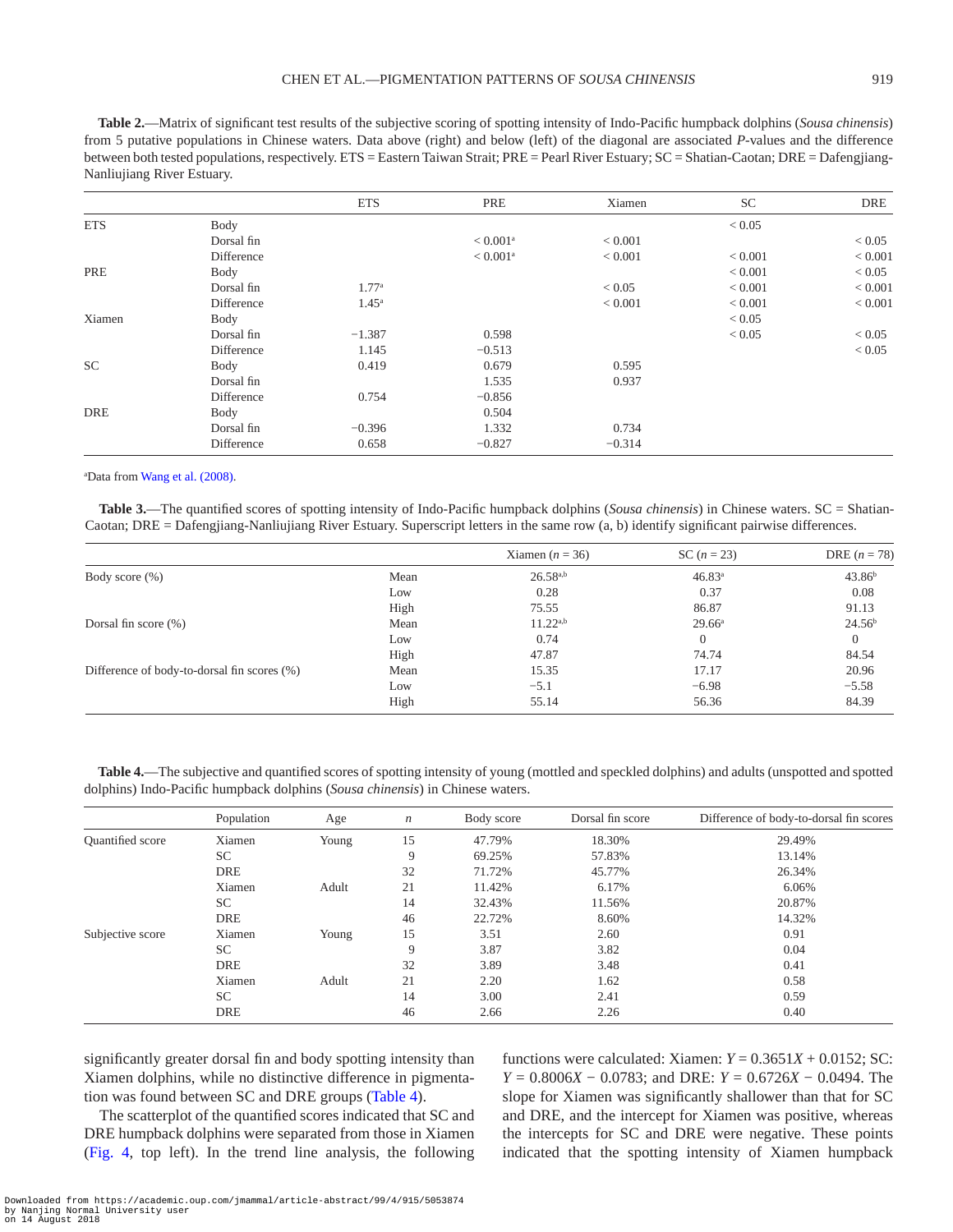Subjective scores





<span id="page-5-0"></span>**Fig. 4.**—Scatterplot of general and age-related subjective scores (left) and quantified scores (right) of spotting intensity of dorsal fins, bodies, and difference between body and dorsal fin of 3 Indo-Pacific humpback dolphin (*Sousa chinensis*) populations and 2 communities. The middle and bottom figures show the age class variation. The data for ETS and PRE in the left figure were obtained from figure 2 of Wang et [al. \(2015\).](#page-7-25) ETS = Eastern Taiwan Strait; PRE = Pearl River Estuary; SC = Shatian-Caotan; DRE = Dafengjiang-Nanliujiang River Estuary.

dolphins was different from that of SC and DRE communities. The young dolphins in SC showed differences from Xiamen and DRE (middle left), but the adults (bottom left) were similar to the general trend (top left).

When comparing all 6 geographic areas from our data plus those of Wang et [al. \(2008](#page-7-6), [2015](#page-7-25)), including ETS and PRE groups, the scatterplot of subjective score and trend lines showed differences in pigmentation among 5 groups ([Fig.](#page-5-0) 4, top right). The trend line equations produced were: ETS: *Y* = 0.8315*X* + 0.9393; Xiamen: *Y* = 0.7659*X* + 0.073; PRE: *Y* = 0.4577*X* + 0.2335; SC: *Y* = 1.0525*X* − 0.5493; and DRE:  $Y = 0.8481X + 0.078$ . The slopes varied from 0.4577 in PRE to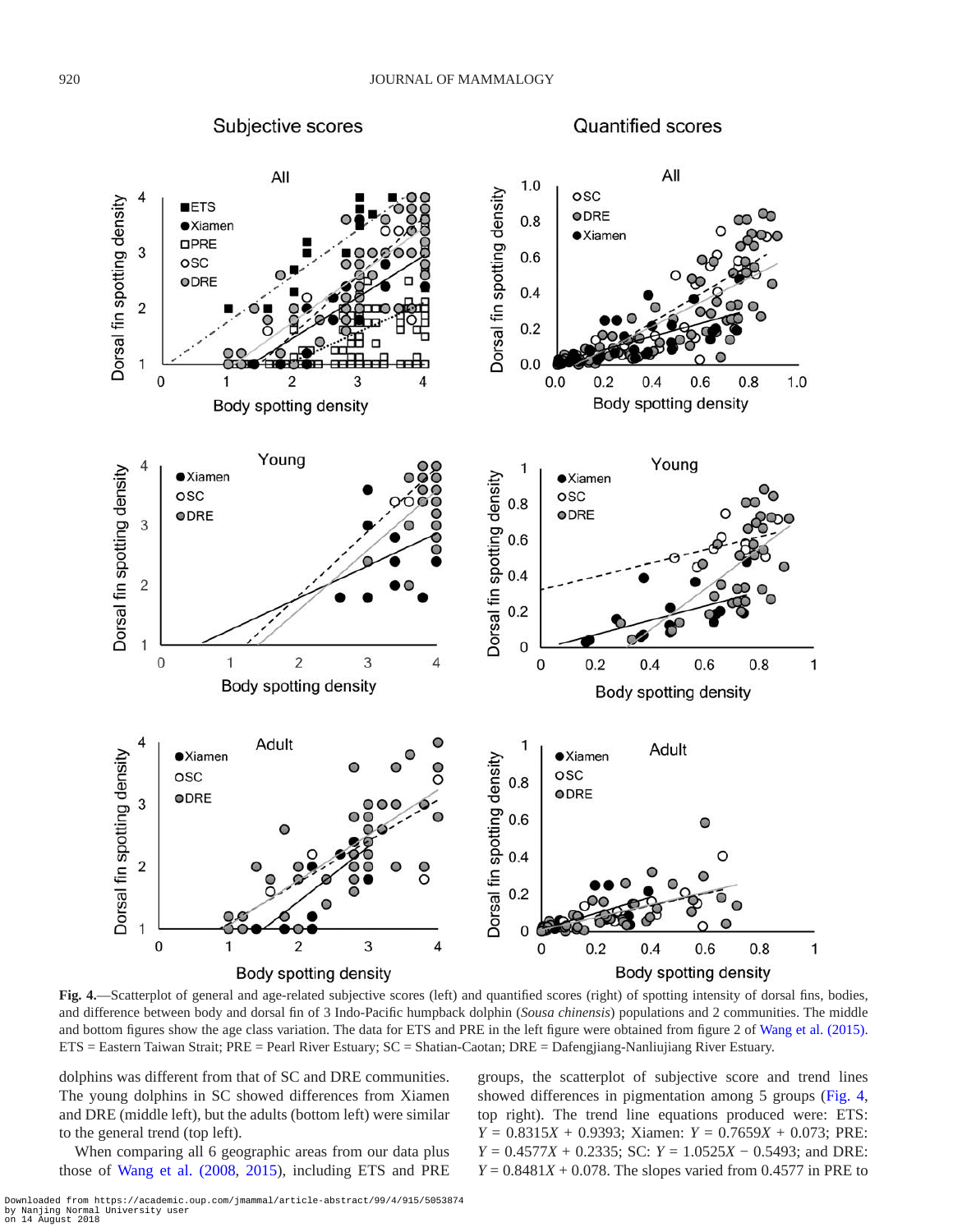1.0525 in SC. The intercept of ETS (0.9393) was significantly larger than that in all other populations, and the intercept of SC (−0.5493) was the smallest. The young (middle right) and adult (bottom right) dolphins showed patterns similar with the general trend (top right).

For mottled–speckled (young) and unspotted–spotted adults, significant geographical pigmentation differences were found ([Table](#page-4-2) 4). For the quantified score of adults, the density of body spotting  $(F_{2,80} = 4.928, P = 0.01;$  multiple comparisons: Xiamen–SC,  $\vec{P} = 0.026$ ; Xiamen–DRE,  $P = 0.011$ ) and differences of body-to-dorsal fin ( $F_{2,80} = 4.786$ ,  $P = 0.011$ ; Xiamen–SC,  $P = 0.014$ ; Xiamen–DRE,  $P = 0.019$ ) were geographically significant. The young dolphins showed geographical differences in pigmentation on dorsal fins  $(F_{2,54} = 13.516,$ *P* < 0.001; Xiamen–DRE, *P* < 0.001; Xiamen–SC, *P* < 0.001), body  $(F_{2,54} = 12.12, P < 0.001;$  Xiamen–DRE,  $P = 0.001;$ Xiamen–SC,  $P = 0.007$ ), and difference of body-to-dorsal fin  $(F_{2,54} = 3.875, P = 0.027; DRE–SC, P = 0.017; SC-Xiamen,$  $P = 0.013$ .

For subjective scores, the adult dolphins showed geographical variation in pigmentation on dorsal fins  $(F_{2,80} = 6.224,$ *P* = 0.003; Xiamen–DRE, *P* = 0.006; Xiamen–SC, *P* = 0.008) and body  $(F_{2.80} = 4.521, P = 0.014;$  Xiamen–SC,  $P = 0.006$ ). Young dolphins also showed differences in pigmentation on dorsal fins geographically  $(F_{2,54} = 17.346, P < 0.001;$  Xiamen– DRE, *P* = 0.001; Xiamen–SC, *P* < 0.001; SC–DRE, *P* = 0.038), body ( $F_{2,54} = 8.051$ ,  $P = 0.001$ ; Xiamen–DRE,  $P = 0.029$ ), and difference of body-to-dorsal fin  $(F_{2,54} = 8.405, P < 0.001;$ Xiamen–SC,  $P = 0.001$ ; SC–DRE,  $P = 0.001$ ).

#### **Discussion**

In this study, we used only high-quality photos for analyses. Only photos with sharp focus were analyzed, and any blurred photos or photos with poor lighting were excluded. Although pigmentation changes over time, the change is limited throughout a 6- to 8-year period. Therefore, for each dolphin, only a single clear photograph was selected, and we believe this is adequate.

Both subjective and quantified scoring methods produced similar results, and we believe they are both appropriate methods. For the Xiamen population, the scores in the present paper were different from those of Wang et [al. \(2008\),](#page-7-6) although the general pattern was similar. This might have resulted from different target dolphins, sample sizes, or age structures. Individual variation in scoring methods may have also played a part. The photos of the Xiamen animals used in the [Wang](#page-7-6) et al.  $(2008, 2015)$  $(2008, 2015)$  study were taken in the late 1990s  $(n = 10)$ , whereas ours were taken in 2007–2010 ( $n = 36$ ). Fortunately, we photographed the same individual dolphin (Btop in figure 2 of [Wang et](#page-7-6) al. 2008). The pigmentation of this dolphin changed very little over at least 9 years.

Ontogenetic changes in coloration are widespread in cetaceans, such as those found in killer whales (*Orcinus orca*—[Evans et](#page-7-28) al. 1982), humpback whales (*Megaptera novaeangliae*—[Rosenbaum et](#page-7-29) al. 1995), pantropical spotted dolphins

(*Stenella attenuata*[—Perrin and Hohn 1994](#page-7-30)), and Indo-Pacific bottlenose dolphins (*Tursiops aduncus*—[Bichell et](#page-7-31) al. 2018), and geographic differences aid in taxonomic studies and the identification of various geographic forms, subspecies, and species (see [Perrin 2009\)](#page-7-2).

Of the 6 studied populations, the ETS and PRE groups seemed to represent 2 extreme pigmentation patterns, while Xiamen, SC, and DRE were likely to show more intermediate patterns [\(Tables](#page-2-1) 1 and [2](#page-4-0); [Fig.](#page-5-0) 4). Significant differences were found among these populations, and this suggests that there is distinctive geographical variation. Further, the differentiation of pigmentation patterns in the ETS population was used as one of the critical features for describing that form as a new subspecies, *S. c. taiwanensis* (Wang et [al. 2015\)](#page-7-25). The variation in pigmentation of these populations is irregular along their geographic locations (east to west, or south to north). Analyses of DNA supported the irregular geographic variation [\(Chen et](#page-7-32) al. [2010](#page-7-32)). The unique sample from the Beibu Gulf shared the same haplotype (CH02) with dolphins in Xiamen (Chen et [al. 2010](#page-7-32)). Further research is needed to understand how DNA evolution is related to the change of pigmentation.

Pigmentation and spotting intensities in *S. chinensis* are known to be related to age and sex ([Jefferson et](#page-7-33) al. 2012; [Jefferson and Rosenbaum 2014\)](#page-7-7), like the situation in some other small cetaceans, e.g., *S. attenuata* and *Tursiops* sp. [\(Krzyszczyk and Mann 2012\)](#page-7-34). Despite the age-related variation in pigmentation, young dolphins (mottled and speckled) and adults (spotted and unspotted) both showed similar patterns of geographic variation of pigmentation. However, effects of sex remain unclear, due to the challenge of sex identification in the wild.

Combined, the present paper and previous work by [Wang](#page-7-6) et [al. \(2008,](#page-7-6) [2015](#page-7-25)) have analyzed 4 of 8 putative Indo-Pacific humpback dolphin "populations" in China. There is general agreement among these studies, and they each reflect the general framework of variation in pigmentation of Indo-Pacific humpback dolphins in Chinese waters. For the other 4 populations, similar research to that presented here should be done. However, Ningde and Shantou appear to have small populations, and few identified individuals are currently available (e.g., there are only 4 dolphins from Ningde in our database). This would make such research challenging. However, due to its importance, we suggest that this be pursued in the future, despite the difficulties.

#### **Acknowledgments**

We thank the National Key Programme of Research and Development, Ministry of Science and Technology (2016YFC0503200), the National Natural Science Foundation of China (31630071), NSF of Jiangsu Province of China (BK20131400), the Priority Academic Program Development of Jiangsu Higher Education Institutions (PAPD), Ocean Park Conservation Foundation Hong Kong, OPCFHK (MM01- 1213, MM01-1314), Major project of hydrobios resources in Jiangsu province, and Hepu Dugong National Nature Reserve